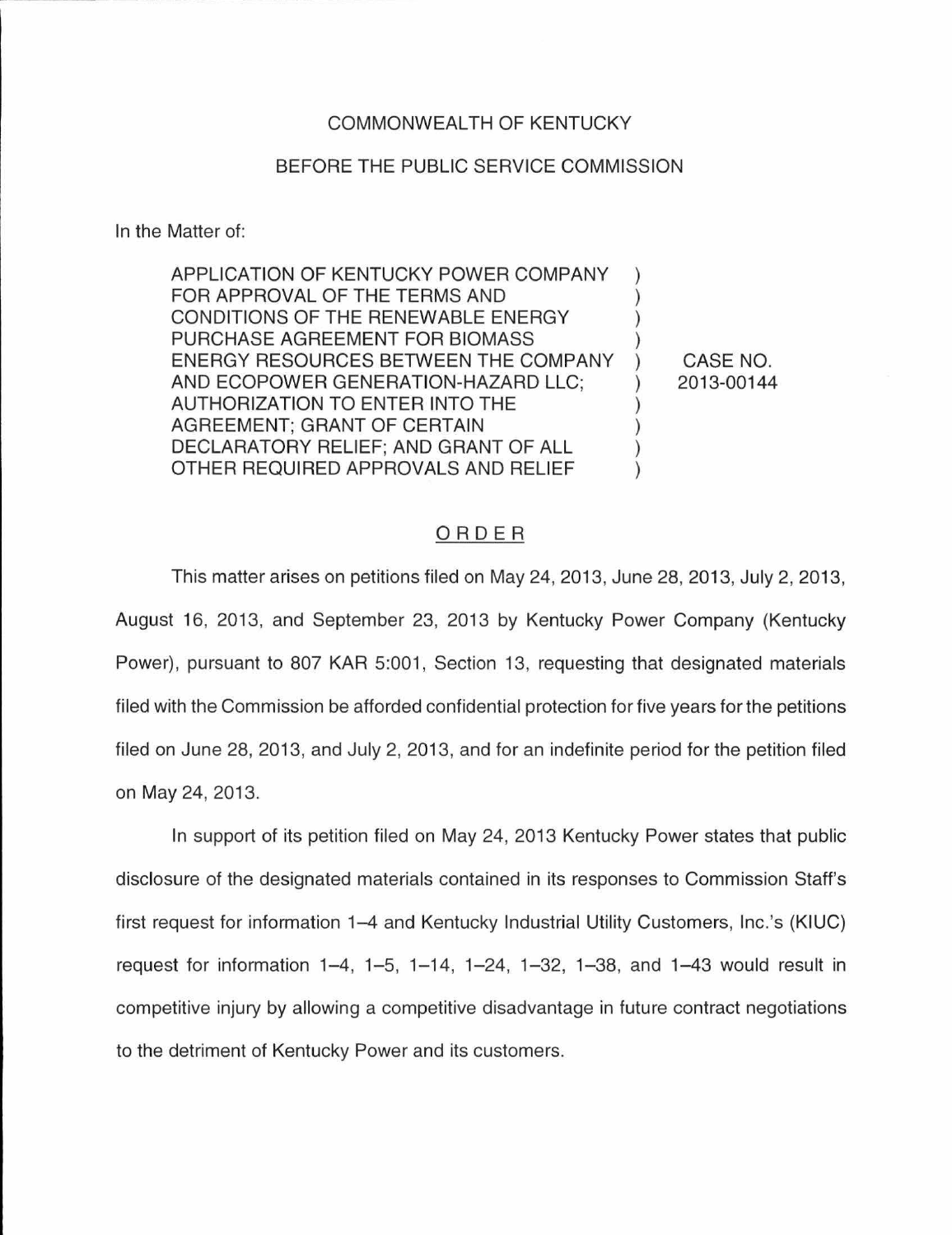In support of its petitions filed on June 28, 2013, and July 2, 2013, Kentucky Power requests that designated materials filed with the Commission be afforded confidential protection for five years and that public disclosure of the designated materials would result in competitive injury. These petitions are moot due to the passage of time and should be denied.

In support of its petition filed on August 16, 2013, Kentucky Power requests confidential treatment for information contained in its supplement response to KIUC's information requests 1-6 and information described as a CD. The designated material was subject to Commission's Order filed on August 27, 2013, and the August 16, 2013, should therefore be denied as moot.

In support of its petition filed on September 23, 2013, Kentucky Power requests confidential treatment for information contained in its Post-Hearing Brief and portions of the August 27-28, 2013 hearing addressing pending motions for confidential treatment or the Motion for Rehearing that were conducted in confidential session. Kentucky Power's motion for rehearing was denied in Commission's Order filed on October 10, 2013, and to the extent that all pending motions for confidentiality have been adjudicated, the September 23, 2013 petition should be denied as moot.

Having considered the petitions and the materials at issue, the Commission finds that the designated materials described in Kentucky Power's May 24, 2013 petition meets the criteria for confidential treatment and are exempted from public disclosure pursuant to KRS 61.878(1 )(c)(1 ). The Commission finds that the designated materials described in Kentucky Power's June 28, 2013, July 2, 2013, August 16, 2013, and September 23,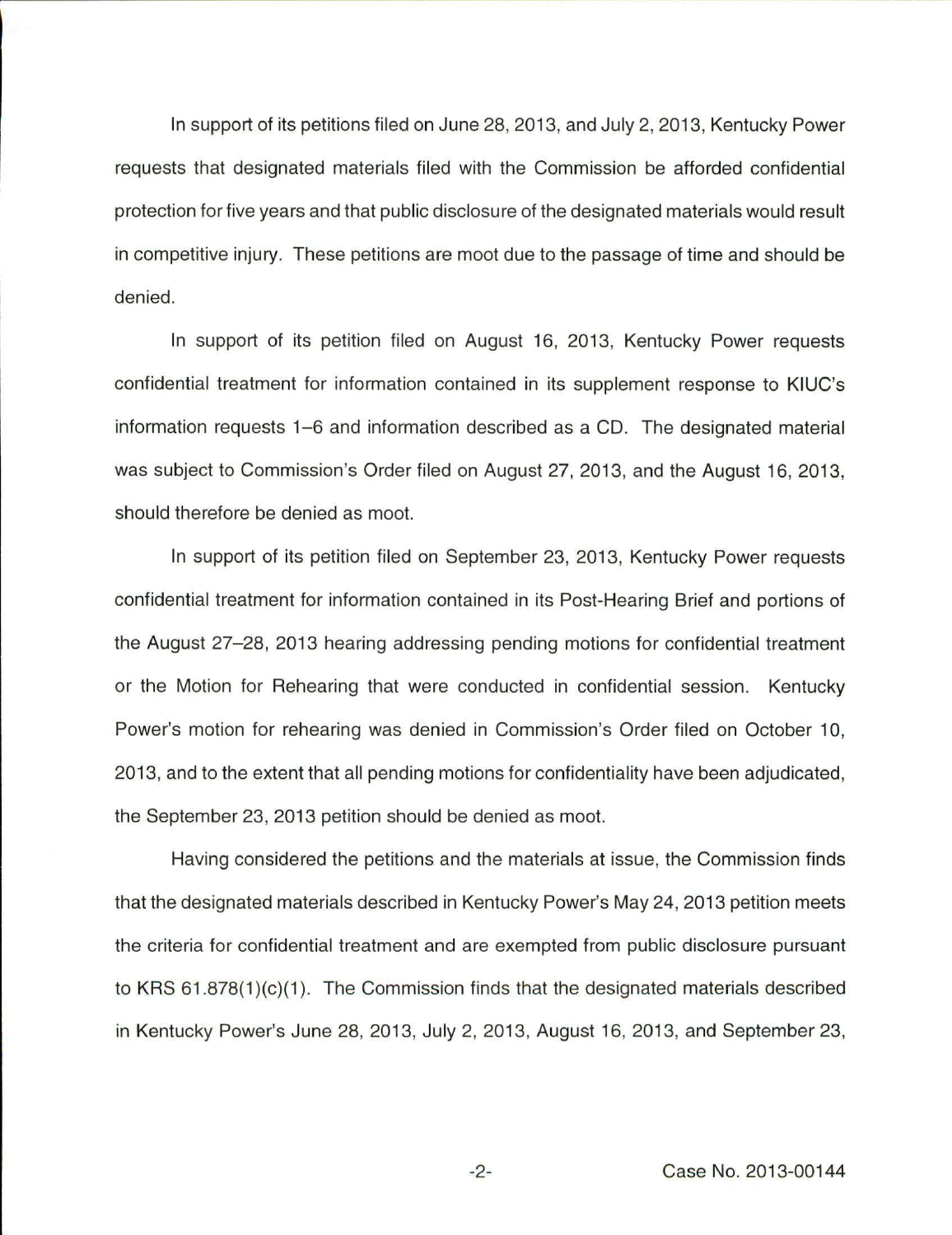2013 petitions do not meet the criteria for confidential treatment and are not exempted from public disclosure pursuant to KRS 61.878(1)(c)(1).

IT IS THEREFORE ORDERED that:

1. Kentucky Power's June 28, 2013, July 2, 2013, August 16, 2013, and September 23, 2013 petitions for confidential protection are denied as moot.

2. Kentucky Power's May 24, 2013 petition for confidential protection is granted.

3. The designated materials in Kentucky Power's May 24, 2013 petition shall not be placed in the public record or made available for public inspection for an indefinite period, or until further Orders of this Commission.

4. Use of the designated materials of Kentucky Power's May 24, 2013 petition in any Commission proceeding shall be in compliance with 807 KAR 5:001, Section 13(9).

5. Kentucky Power shall inform the Commission if the designated materials of Kentucky Power's May 24, 2013 petition become publicly available or no longer qualify for confidential treatment.

6. If a non-party to this proceeding requests to inspect the designated materials granted confidential treatment by this Order and the period during which the materials have been granted confidential treatment has not expired, Kentucky Power shall have 30 days from receipt of written notice of the request to demonstrate that the materials still fall within the exclusions from disclosure requirements established in KRS 61.878. If Kentucky Power is unable to make such demonstration, the requested materials shall be made available for inspection. Otherwise, the Commission shall deny the request for inspection.

-3- Case No. 2013-00144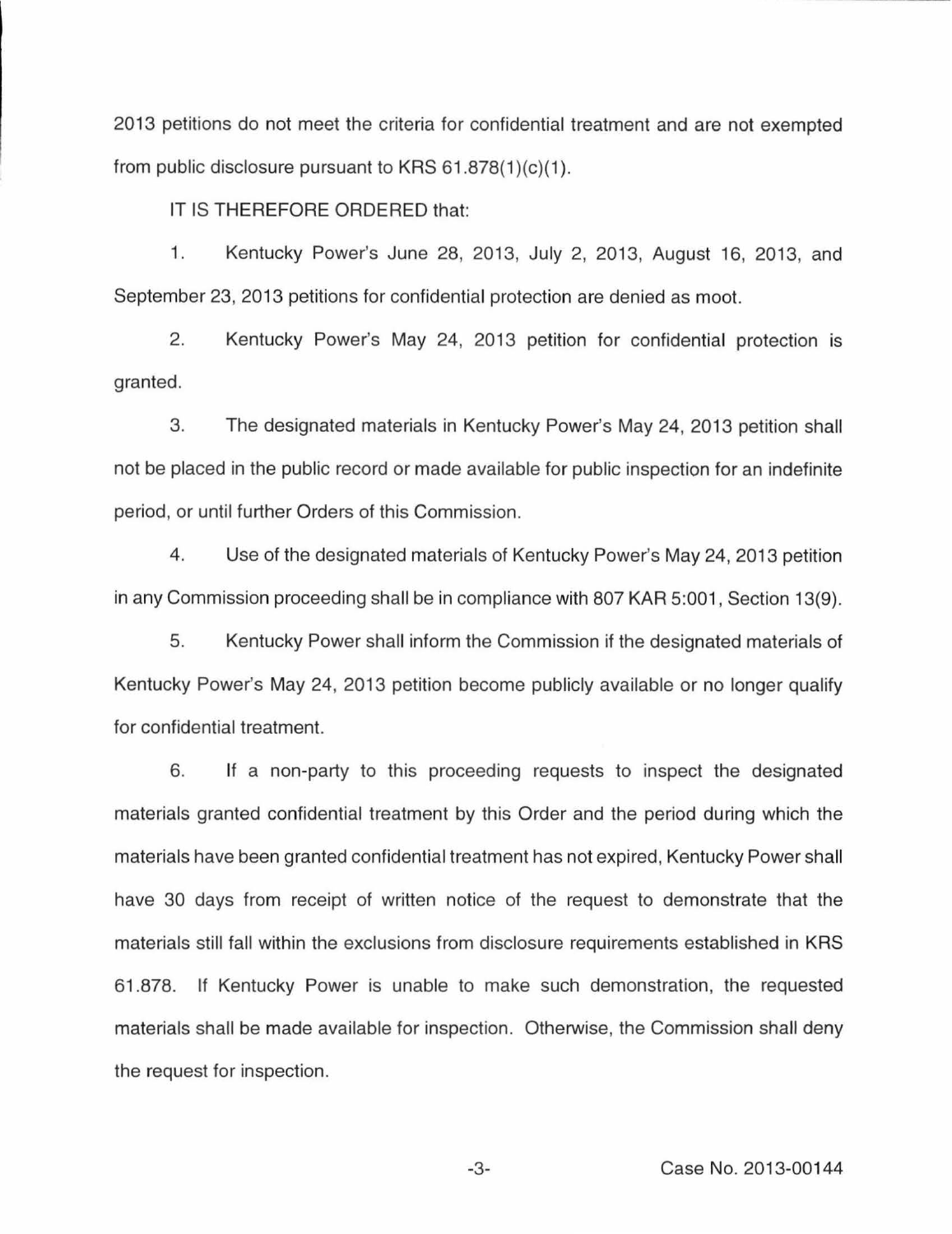7. The Commission shall not make the designated materials of Kentucky Power's May 24, 2013 petition available for inspection for 30 days following an Order finding that the materials no longer qualify for confidential treatment in order to allow Kentucky Power to seek a remedy afforded by law.

## [REMAINDER OF PAGE INTENTIONALLY LEFT BLANK]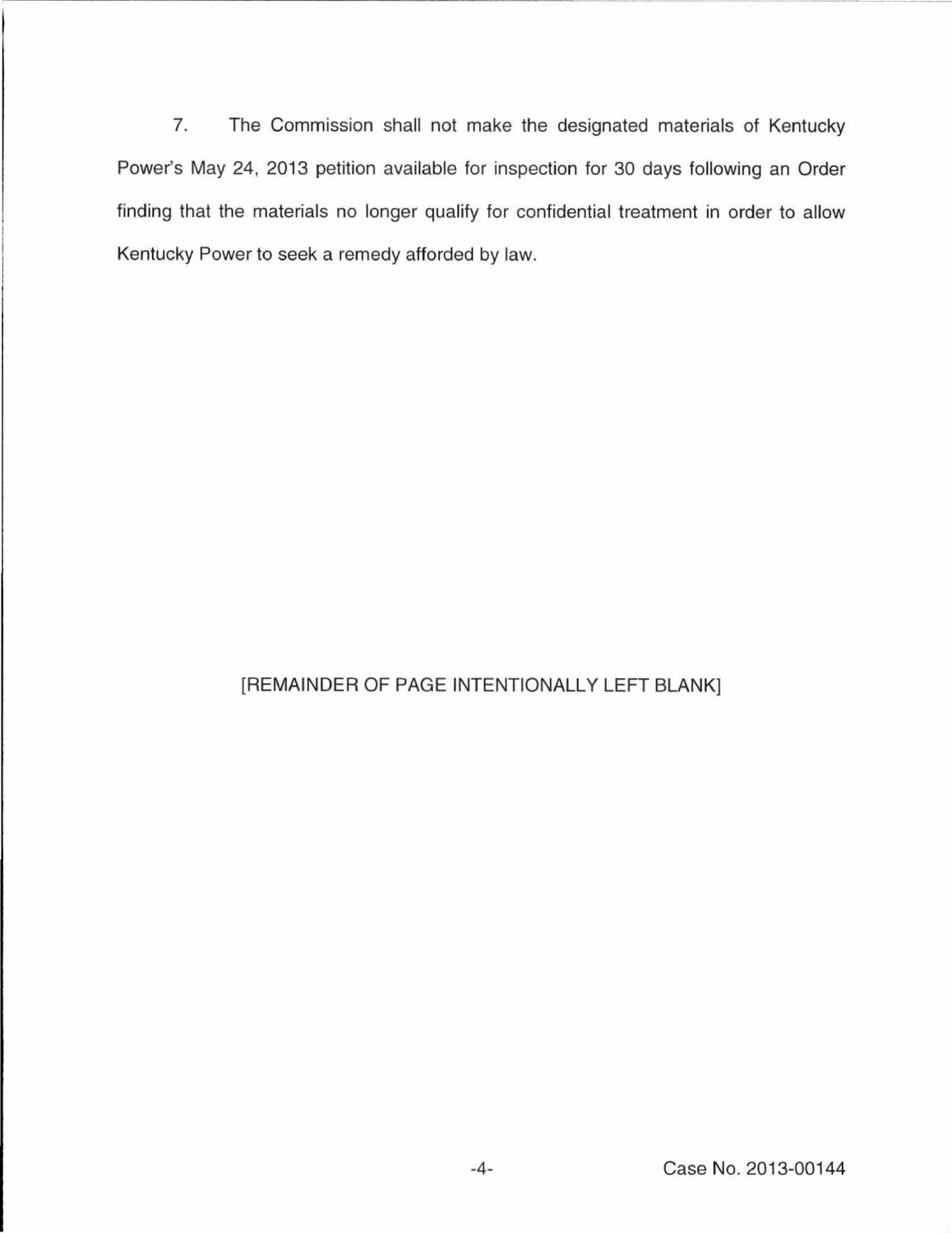By the Commission

**ENTERED** 

MAY 0 2 2019

KENTUCKY PUBLIC<br>SERVICE COMMISSION

ATTEST: in  $\mathcal{A}$ **COLExecutive Director** 

Case No. 2013-00144